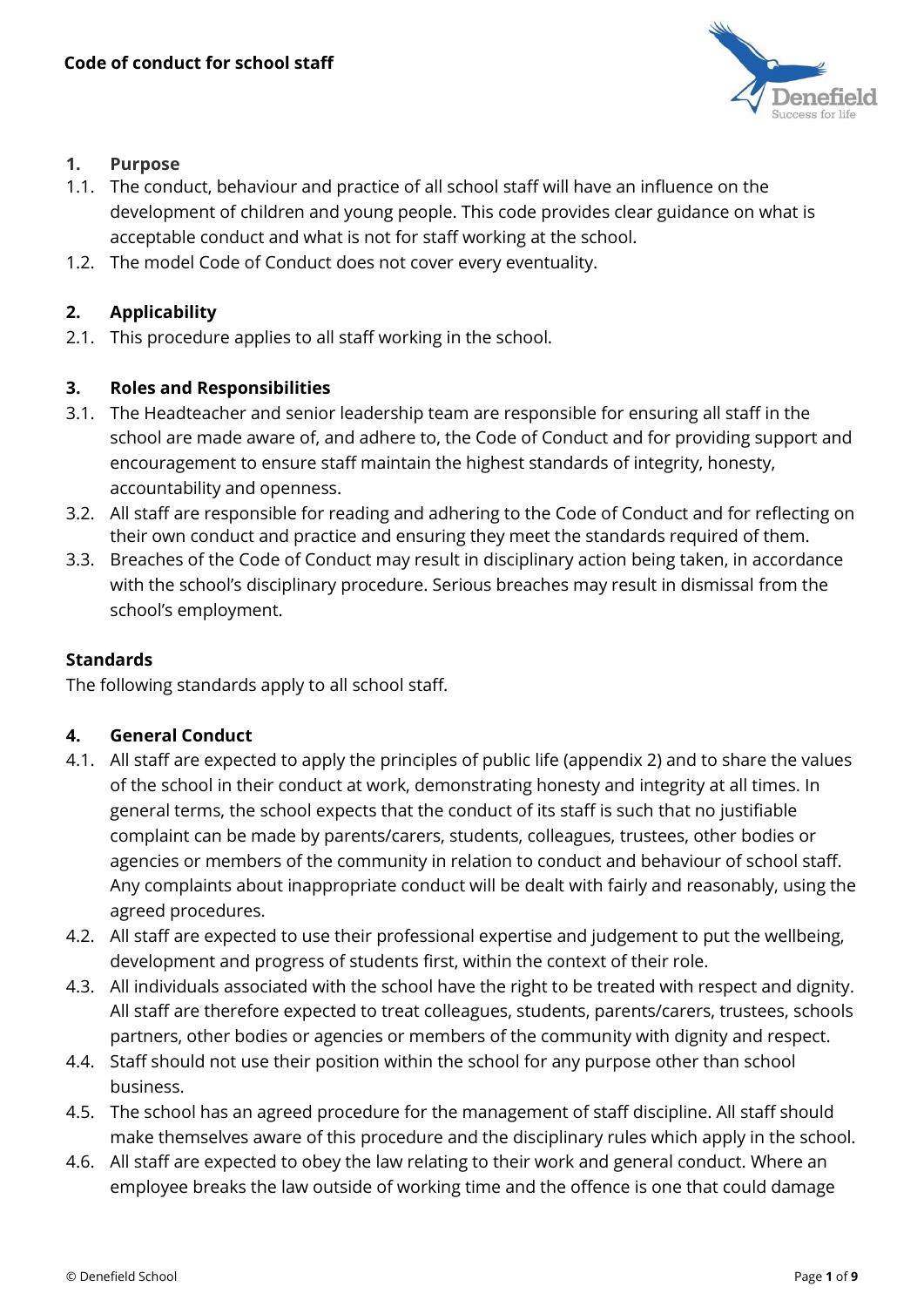

public confidence or has a direct effect on work, the employee maybe be subject to the disciplinary procedure.

- 4.7. Staff are required to adhere to all health and safety policies and practices (see Working Safely – section 19.
- 4.8. The school operates a no smoking policy and smoking is not allowed within the school or school grounds.
- 4.9. Where an employee is taking prescribed drugs, he/she should inform his/her line manager where this may affect behaviour and/or performance at work.
- 4.10. Staff should inform their line manager if they are suffering from a medical condition, or have personal circumstances, that may adversely affect performance at work.

# **5. Gifts and hospitality**

- 5.1. Staff of the school may from time to time be offered gifts or hospitality, for example from students or parents/carers. The following advice should guide decisions on receipt of such gifts/hospitality:
- 5.2. In receiving any gifts or donations on behalf of the school, consideration will at all times be given to the UK Bribery Act 2010. A register shall be kept of all individual gifts costing in excess of £25, whether monetary or other, which may be received.
- 5.3. There will be no restriction on staff receiving low value gifts from students or suppliers, up to the value of £25. However, any items potentially over this value must be declared to the Finance and Business Director to make sure they do not constitute an offence under the Act.
- 5.4. All staff should refrain from accepting any form of hospitality from a potential supplier of goods or provider of services as this could be construed as bribery. However, provided prior approval is given, this may be considered acceptable. The FBD and the Headteacher will be the final arbitrators on this.

# **6. Financial and personal interests**

- 6.1. All staff must at all times be seen to be acting fairly and impartially and personal needs or interests, or those of family or friends, must not influence actions or decisions.
- 6.2. As an Academy, where an employee has a close friend, associate or relative who is providing goods or services to the school, of a kind that the employee deals with directly or monitors in the course of his/her work, this should be disclosed and the transaction is required to be such that the supplier does not make a profit and the supply is provided to the school at cost, which has to be demonstrated. Disclosures must be made in writing to the Headteacher, who will advise any other school staff who may need to know.
- 6.3. Off-duty hours are generally the personal concern of the employee, though staff must not engage in any outside activity that may conflict with the interests of the school or could damage the confidence of the community in the school or the role of the employee.

# **7. Other employment**

7.1. Members of the school management team must not engage in any other business or take up any additional appointment (paid or unpaid) without the written consent of the Headteacher. Consent will not be unreasonably withheld.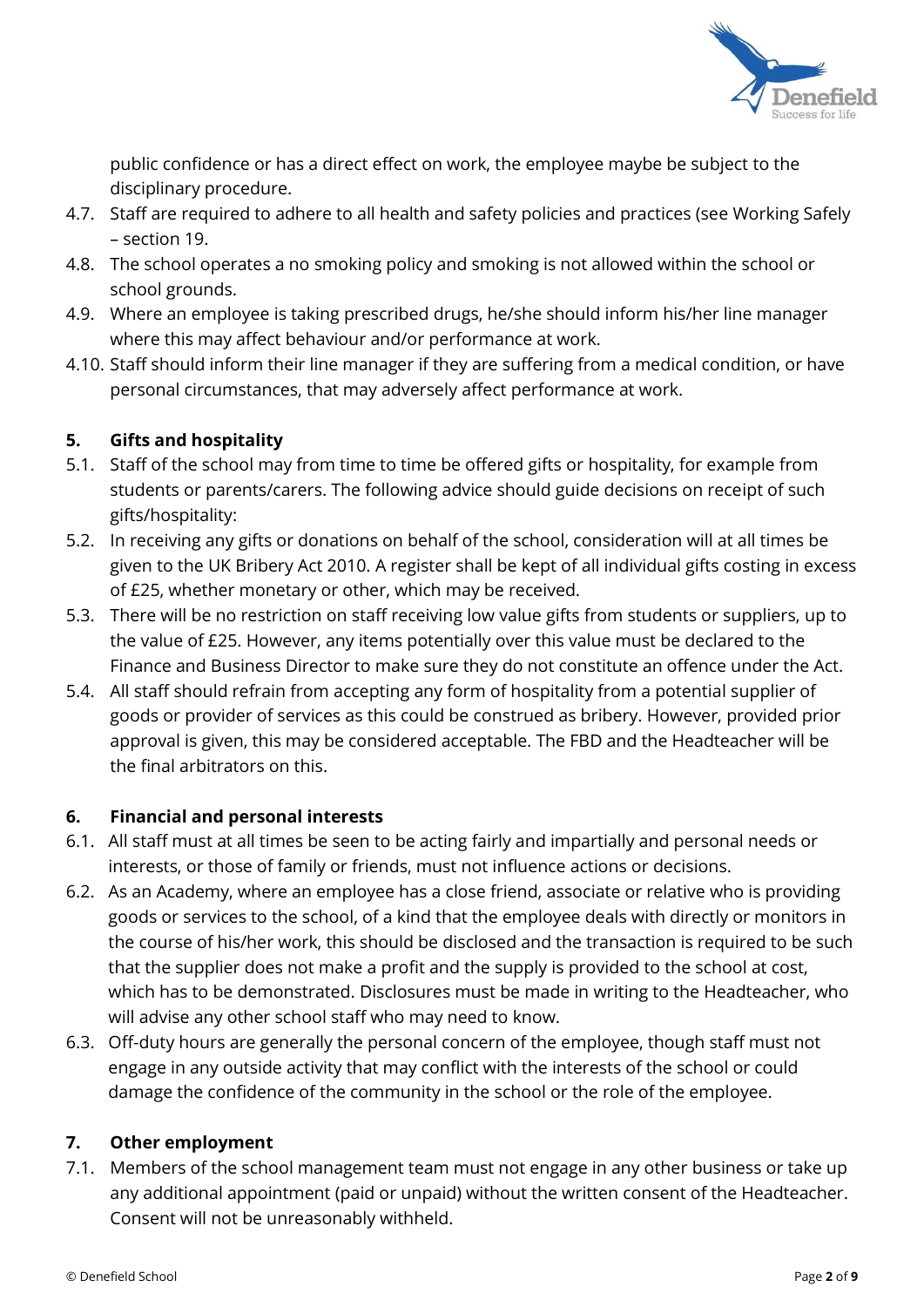

- 7.2. The Headteacher must not engage in any other business or take up any additional appointment (paid or unpaid) without the written consent of the Chair of Trust Board. Consent will not be unreasonably withheld and will be encouraged where this supports professional development. Any income from an additional appointment should benefit the school rather than the Headteacher.
- 7.3. Other staff may take up additional employment without consent providing the employment does not conflict with the interests of the school or in any way weaken the confidence of the community in the individual or school. Where an employee undertakes additional employment he/she must notify his/her line manager of the number of hours he/she is working per week, to comply with the requirements of the Working Time Regulations.
- 7.4. Notwithstanding 7.3 it is considered a conflict of interest for any member of staff to provide paid tutoring to a student at the school.

# **8. Confidentiality**

- 8.1. Confidential information must be managed in line with GDPR and not be disclosed to anyone who does not have a right to know. Paper-based and electronic information must be stored securely and confidentially with access limited to those who have a right to view it.
- 8.2. Staff must not disclose any information that is confidential or that, if it were made public, may lead to a breakdown in the trust and confidence the school is required to provide to the community. It may be necessary to discuss confidential information with colleagues. Where this is the case, the discussions must take place in private.
- 8.3. Staff must not disclose any information about the school/students to the press or other media unless expressly authorised to do so by the Headteacher.
- 8.4. Staff must not disclose information about the school or its students on social networking sites or such similar sites. Staff should consider the information that they include on these sites and how the information may impact on the school and its reputation. Inappropriate disclosure of information may be dealt with under the disciplinary procedure. See the school's E-safety policy.
- 8.5. Staff must not post material which damages the reputation of the school or which causes concern about their suitability to work with children and young people. Those who post material which could be considered as inappropriate could render themselves vulnerable to criticism or allegations of misconduct.
- 8.6. Staff in school should not establish or seek to establish social contact with students for the purpose of securing a friendship or to pursue or strengthen a relationship. This includes social networking sites such as Twitter and Facebook and blogging. Even if a student seeks to establish social contact, or if this occurs coincidentally, the member of staff should exercise her/his professional judgment in making a response and be aware that such social contact in person, by phone or on the internet could be misconstrued and may place the member of staff in a very vulnerable position.
- 8.7. Staff must not put confidential or sensitive information on memory sticks which have not been encrypted to ensure confidential information can't be accessed should the stick be lost or misplaced.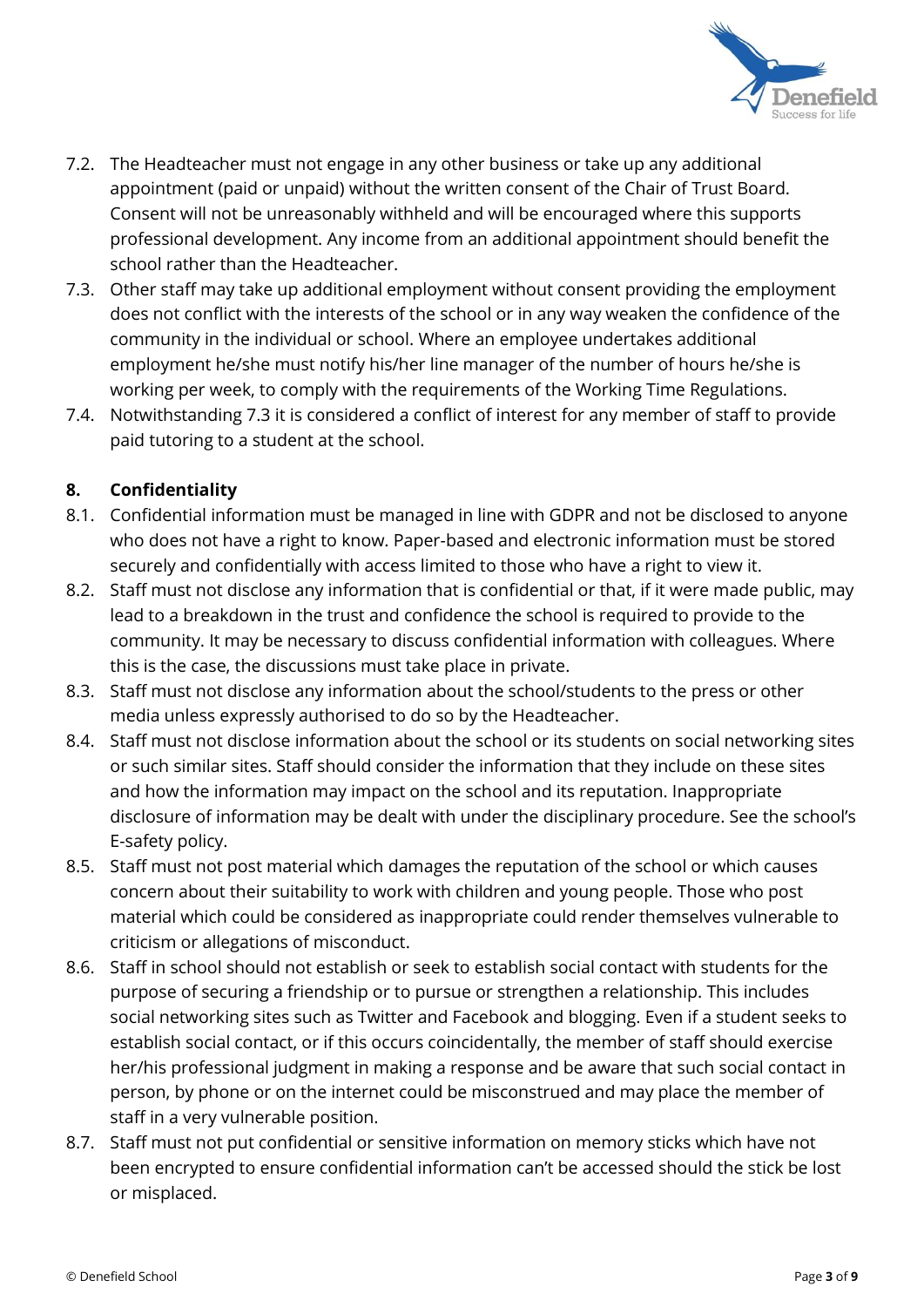

## **9. Recruitment and Appointment**

- 9.1. Staff involved in recruitment and appointment must apply the school's recruitment and selection processes and ensure fairness and equality is applied at all times.
- 9.2. Where an employee is involved in recruitment or making an appointment, he/she must advise his/her line manager or Headteacher where he/she is closely associated with any of the candidates (eg close friend, relative).
- 9.3 Staff applying for a post or other work-related opportunity within the school (e.g. promotion, secondment) must not seek the help or influence of school governors.

## **10. Dress and Presentation**

- 10.1. The school expects its staff to dress in a formal manner that creates a good and professional impression. (See the school's dress code policy).
- 10.2. Personal protective equipment must be worn where required.

## **11. Safeguarding**

- 11.1. All staff are responsible for following and adhering to the school's child protection and safeguarding policies and procedures.
- 11.2. All staff are expected to use the appropriate channels, as set out in the relevant procedures, to raise concerns about the practice of others if there is suspicion that their conduct has a negative impact on learning or causes harm to students.
- 11.3. Staff must inform the Headteacher as soon as reasonably practicable if they are subject to a criminal investigation or have received a conviction, caution or have been banned from working with children.

# **12. Relationships with parents and carers**

- 12.1. Staff should strive to establish productive relationships with parents/carers.
- 12.2. This includes providing parents/carers with accessible and accurate information about their child's progress, involving parents/carers in important decisions about their child's education, considering parents'/carers' views and perspectives and following the school policies on communication and involvement with parents/carers.
- 12.3. Where an interaction with a parent or carer becomes aggressive or offensive, the interaction should be ended politely and firmly, with assistance summoned where required. Risk assessments should be undertaken prior to any contact with parents/carers where aggression or violence is anticipated and the appropriate lone working procedures must be instigated.

## **13. Relationships with line manager**

- 13.1. Staff and line managers should strive to maintain co-operative and effective working relationships. Relationships should be courteous, reasonable and fair at all times.
- 13.2. Staff should carry out all reasonable and lawful instructions given by the line manager to the best of their ability.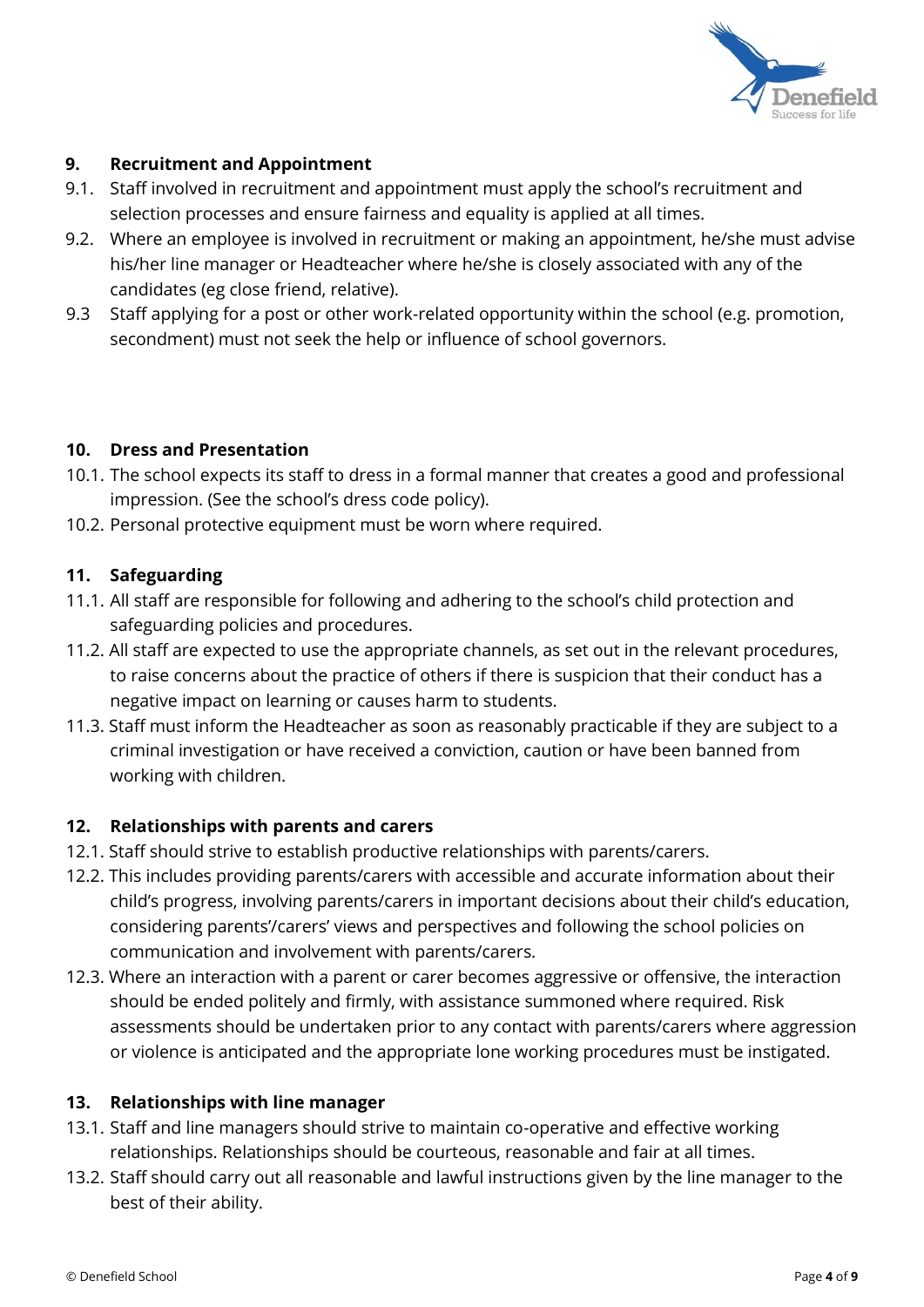

- 13.3. Line managers should exercise any leadership and management responsibilities in a respectful, inclusive and fair way, and in accordance with school policies, contractual obligations and national standards.
- 13.4. Line managers should use the appropriate performance management frameworks to appraise the performance of direct reports and provide feedback. Line managers should provide honest, accurate and justifiable comments when providing feedback, and encourage staff to undertake training and development opportunities, within the context of the school needs and budget.
- 13.5. Line managers must ensure direct reports are aware of, and have access to, the relevant policies and procedures that affect their work.

# **14. Working with school Trustees**

- 14.1. When working with trustees or dealing with enquiries from trustees, all staff are expected to be courteous and efficient. Staff should expect similar levels of courtesy from trustees.
- 14.2. Staff should use the appropriate school procedure (e.g. Grievance procedure) to deal with any work-related personal issues and should not engage trustees in such issues unless it is in accordance with a relevant procedure.
- 14.3. Similarly, staff should not use trustees to by-pass formal school procedures in any way, for example to influence the outcome of a disciplinary matter. This does not affect the rights of trade union representatives to take up matters on behalf of their members through appropriate channels, or for trustees to be formally involved in procedures where appropriate – for example, acting as a member of a trustee disciplinary appeal panel.
- 14.4. Staff must not try to influence trustees prior to any appointment/decision. This excludes providing views to governors as part of an information-gathering or consultation exercise.

# **15. Working as part of a whole-school team**

- 15.1. Staff should endeavour to develop productive and supportive relationships with all school colleagues and to participate in whole-school development and improvement activities.
- 15.2. Staff should uphold all school policies and procedures and raise any concerns about the life or running of the school in an appropriate and responsible way.
- 15.3. Staff should recognise the important role of the school in the life of the community and take responsibility for upholding its reputation and building trust and confidence in it.
- 15.4. Staff should cooperate with other professionals in the children's workforce, establishing effective and productive relationships with other professional colleagues.
- 15.5. Staff should at all times ensure they act within their sphere of their own competence and responsibilities and seek clarification where this is needed.

# **16. Respect for diversity and promoting equality**

- 16.1. All staff must act appropriately towards all children and young people, parents, carers and colleagues, whatever their socio-economic background , age, gender, sexual orientation, disability, race, religion, or caste.
- 16.2. Staff must take responsibility for understanding and complying with school policies relating to equality of opportunity, inclusion, access and bullying.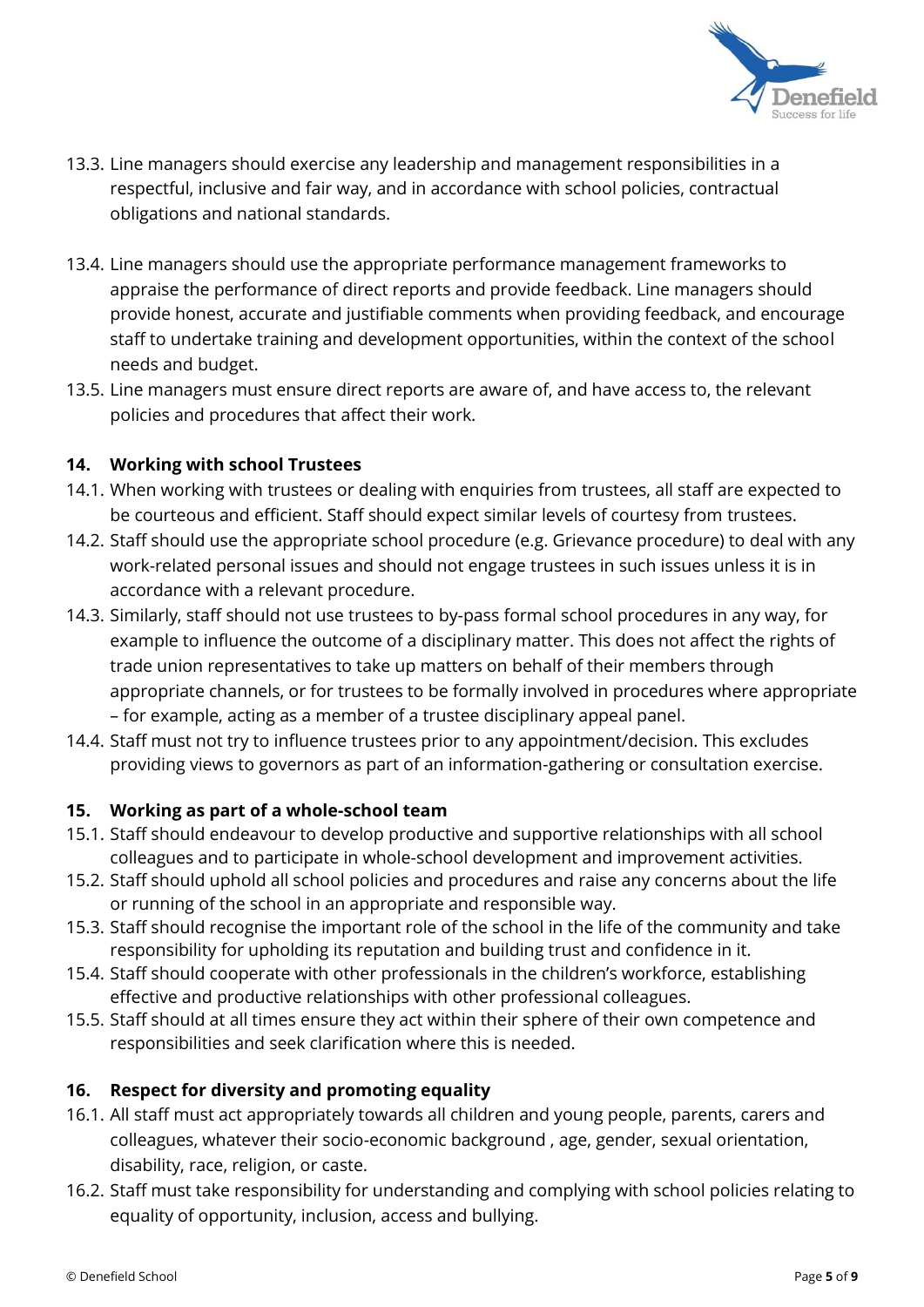

- 16.3. Staff should help to create a fair and inclusive school environment by taking steps to improve the wellbeing, development and progress of those with special needs, or whose circumstances place them at risk of exclusion or under-achievement.
- 16.4. Staff should strive to address discrimination, bullying or stereotyping, or seek assistance from their line manager or Headteacher where issues are identified.

# **17. Working with money**

- 17.1. Staff receiving or responsible for school money need to take particular care and must adhere to the appropriate financial procedures in the Financial Management Policy at all times.
- 17.2. Staff submitting claims for reimbursement of legitimate expenditure must ensure the correct procedures are followed, the details of the claim are within set limits and can be substantiated (eg with receipts).

## **18. Using the school's resources and premises**

- 18.1. School equipment should not be used for personal use unless authorised by the Headteacher. This includes photocopy facilities, stationery, telephones, computers and premises.
- 18.2. School ICT systems, particularly email and internet, should only be used for professional purposes. ICT passwords should be kept confidential at all times and not disclosed to any other individual.

# **19. Working Safely**

- 19.1. All school staff and members of the governing body are responsible for ensuring that a healthy and safe working environment is maintained.
- 19.2. Actions or omissions of any individual that place others in danger may lead to disciplinary action.
- 19.3. Staff are expected to:
- adhere to the school's health and safety policy and rules
- advise the Headteacher/line manager/appropriate person of any unsafe situations or practices
- take appropriate steps to ensure the health and safety of other staff, students and any other users of the school premises
- wear any safety clothing/equipment and ensure all students are wearing and use appropriate equipment
- report any injuries, accidents or near misses to the appropriate Responsible Person
- report incidents of abusive/aggressive or bullying/threatening behaviour that is experienced or witnessed to the appropriate Responsible Person
- advise line manager when taking any medication that could affect the ability to work safely; and
- comply with hygiene requirements.

## **20. Protecting the School and its standards**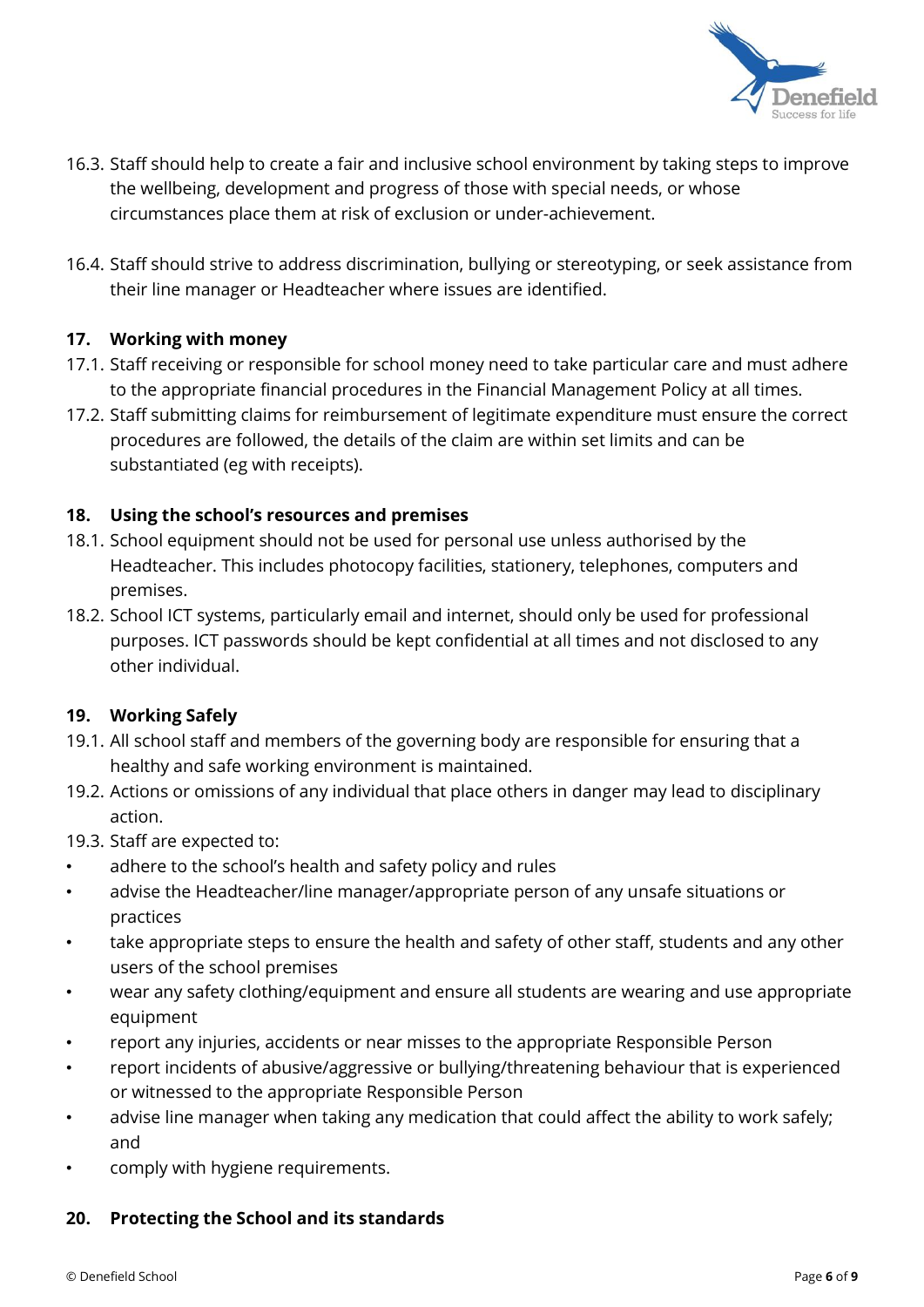

- 20.1. Where an employee has reason to suspect that colleagues, senior managers or trustees are acting improperly, the employee should report these suspicions to the Headteacher (or the Chair of the Trust Board, if the suspicions concern the Headteacher). The employee will be assured the concerns, when made in good faith, will be heard without fear of victimisation, discrimination or disadvantage in accordance with the Whistleblowing policy.
- 20.2. Improper conduct can cover a wide range, including financial irregularity, abuse of students, abuse of power or position, neglect of duty, discrimination, bullying or harassment in accordance with the Whistleblowing Policy and the Fairness and Dignity at Work Policy.

## **Relationship to other policies:**

- Whistleblowing Policy
- Fairness and Dignity at Work Policy
- E-Safety Policy
- Denefield School Dress Code for Staff Policy
- Financial Management Policy

Date approved by governors: June 2015 Date of next review: December 2021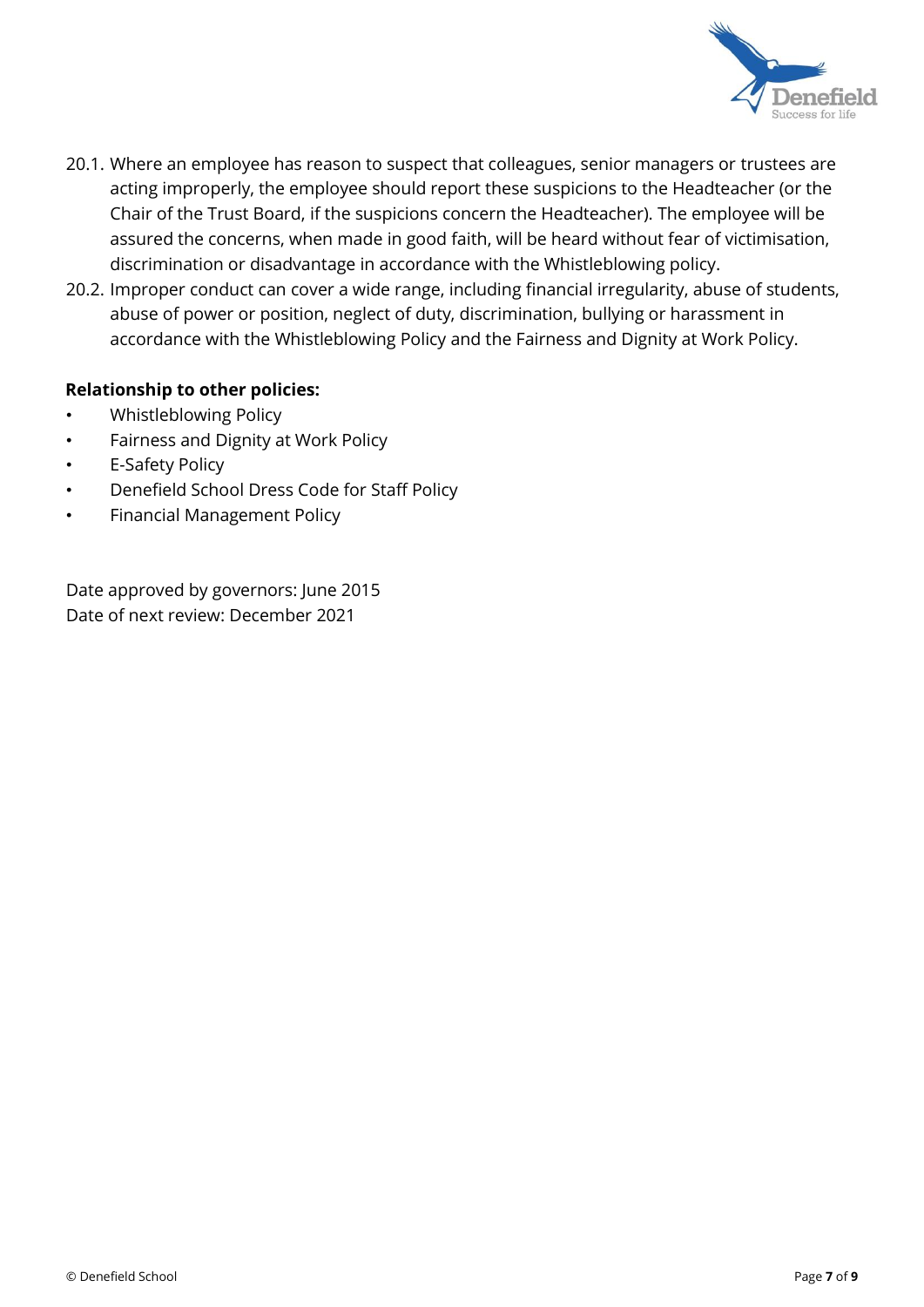

# **Appendix 1**

## **Teachers' Standards**

Teachers are expected to comply with the standards of personal and professional conduct as set out in Part 2 of the [Teachers' Standa](https://www.gov.uk/government/uploads/system/uploads/attachment_data/file/283198/Teachers__Standards.pdf)rds 20[13.](https://www.gov.uk/government/uploads/system/uploads/attachment_data/file/283198/Teachers__Standards.pdf)

- A teacher is expected to demonstrate consistently high standards of personal and professional conduct. The following statements define the behaviour and attitudes which set the required standard for conduct throughout a teacher's career.
- Teachers uphold public trust in the profession and maintain high standards of ethics and behaviour, within and outside school, by:
	- o treating students with dignity, building relationships rooted in mutual respect, and at all times observing proper boundaries appropriate to a teacher's professional position
	- o having regard for the need to safeguard students' well-being, in accordance with statutory provisions
	- o showing tolerance of and respect for the rights of others
	- o not undermining fundamental British values, including democracy, the rule of law, individual liberty and mutual respect, and tolerance of those with different faiths and beliefs
	- o ensuring that personal beliefs are not expressed in ways which exploit students' vulnerability or might lead them to break the law.
- Teachers must have proper and professional regard for the ethos, policies and practices of the school in which they teach, and maintain high standards in their own attendance and punctuality.
- Teachers must have an understanding of, and always act within, the statutory frameworks which set out their professional duties and responsibilities.